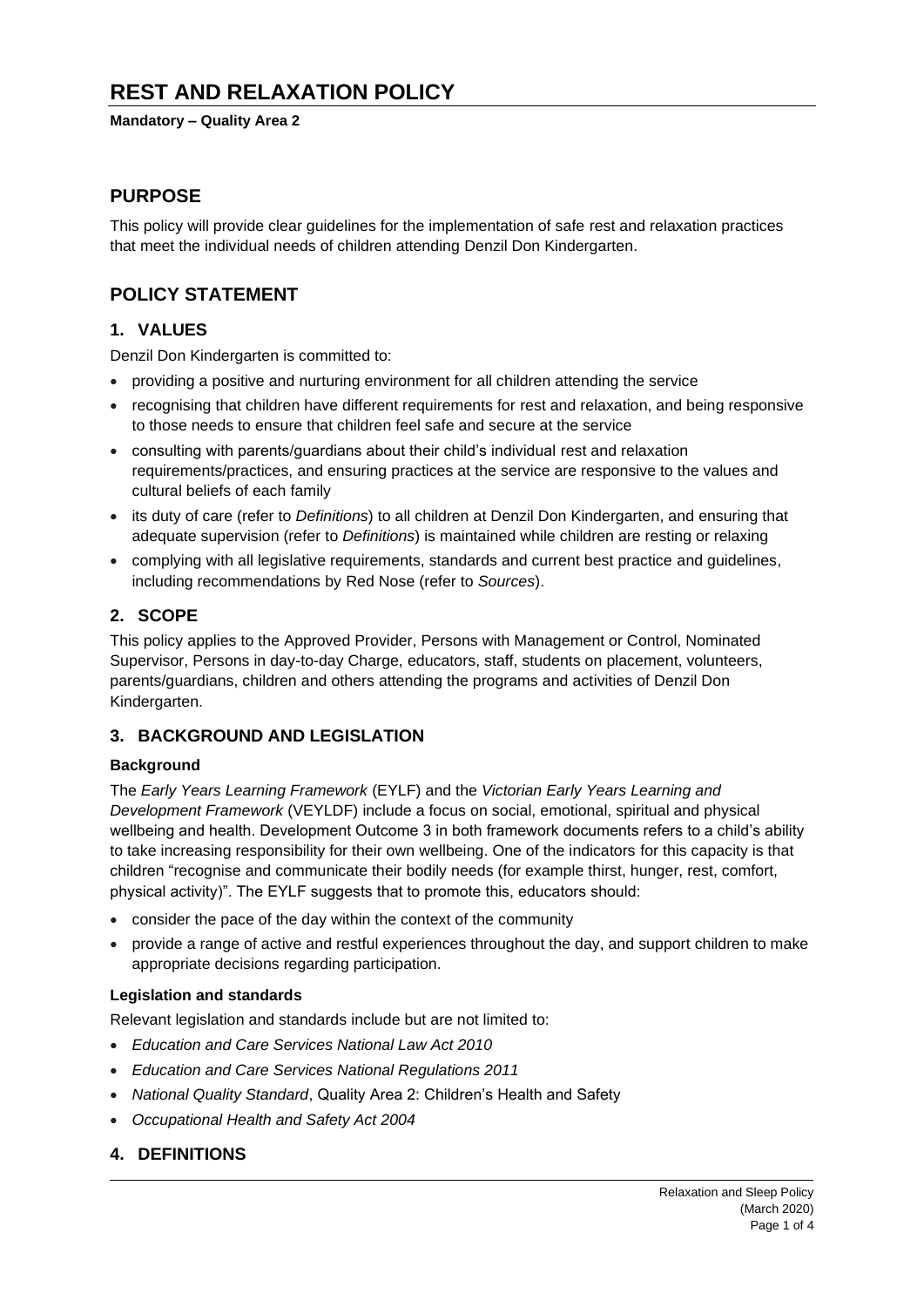The terms defined in this section relate specifically to this policy. For commonly used terms e.g. Approved Provider, Nominated Supervisor, Regulatory Authority etc. refer to the *General Definitions* section of this policy.

**Adequate supervision:** (In relation to this policy) entails all children (individuals and groups) in all areas of the service, being in sight and/or hearing of an educator at all times including during toileting, sleep, rest and transition routines. Services are required to comply with the legislative requirements for educator-to-child ratios at all times. Supervision contributes to protecting children from hazards that may emerge in play, including hazards created by the equipment used.

Adequate supervision refers to constant, active and diligent supervision of every child at the service. Adequate supervision requires that educators are always in a position to observe each child, respond to individual needs, and immediately intervene if necessary. Variables affecting supervision levels include:

- number, age and abilities of children
- number and positioning of educators
- current activity of each child
- areas in which the children are engaged in an activity (visibility and accessibility)
- developmental profile of each child and of the group of children
- experience, knowledge and skill of each educator
- need for educators to move between areas (effective communication strategies).

**Duty of care:** A common law concept that refers to the responsibilities of organisations to provide people with an adequate level of protection against harm and all reasonable foreseeable risk of injury.

**Red Nose:** (formerly SIDS and Kids), the recognised national authority on safe sleeping practices for infants and children (refer to *Sources)*

**Relaxation/rest:** A period of inactivity, solitude, calmness or tranquillity.

## **5. SOURCES AND RELATED POLICIES**

#### **Sources**

- *Belonging, Being & Becoming – The Early Years Learning Framework for Australia* (EYLF): [https://docs.education.gov.au/documents/belonging-being-becoming-early-years-learning](https://docs.education.gov.au/documents/belonging-being-becoming-early-years-learning-framework-australia)[framework-australia](https://docs.education.gov.au/documents/belonging-being-becoming-early-years-learning-framework-australia)
- The Royal Children's Hospital Melbourne, *Grow and Thrive - Sleep,* Volume 2 No 1, February 2014, Centre for Community Child Health: [https://www.rch.org.au/ccch/publications](https://www.rch.org.au/ccch/publications-resources/grow-thrive/Grow___Thrive_-_Sleep/)resources/grow-thrive/Grow Thrive - Sleep/
- Australian Competition & Consumer Commission (2016), *Consumer product safety – a guide for businesses & legal practitioners*: [https://www.accc.gov.au/publications/consumer-product-safety-a](https://www.accc.gov.au/publications/consumer-product-safety-a-guide-for-businesses-legal-practitioners)[guide-for-businesses-legal-practitioners](https://www.accc.gov.au/publications/consumer-product-safety-a-guide-for-businesses-legal-practitioners)
- Australian Children's Education & Care Quality Authority, *Safe sleep and rest practices*: <https://www.acecqa.gov.au/resources/supporting-materials/infosheet/safe-sleep-and-rest-practices>
- WorkSafe Victoria, *Children's services – occupational health and safety compliance kit*: [https://www.worksafe.vic.gov.au/resources/childrens-services-occupational-health-and-safety](https://www.worksafe.vic.gov.au/resources/childrens-services-occupational-health-and-safety-compliance-kit)[compliance-kit](https://www.worksafe.vic.gov.au/resources/childrens-services-occupational-health-and-safety-compliance-kit)
- *Victorian Early Years Learning and Development Framework* (VEYLDF): <https://www.education.vic.gov.au/childhood/professionals/learning/Pages/veyldf.aspx>

#### **Service policies**

- *Child Safe Environment Policy*
- *Hygiene Policy*
- *Incident, Injury, Trauma and Illness Policy*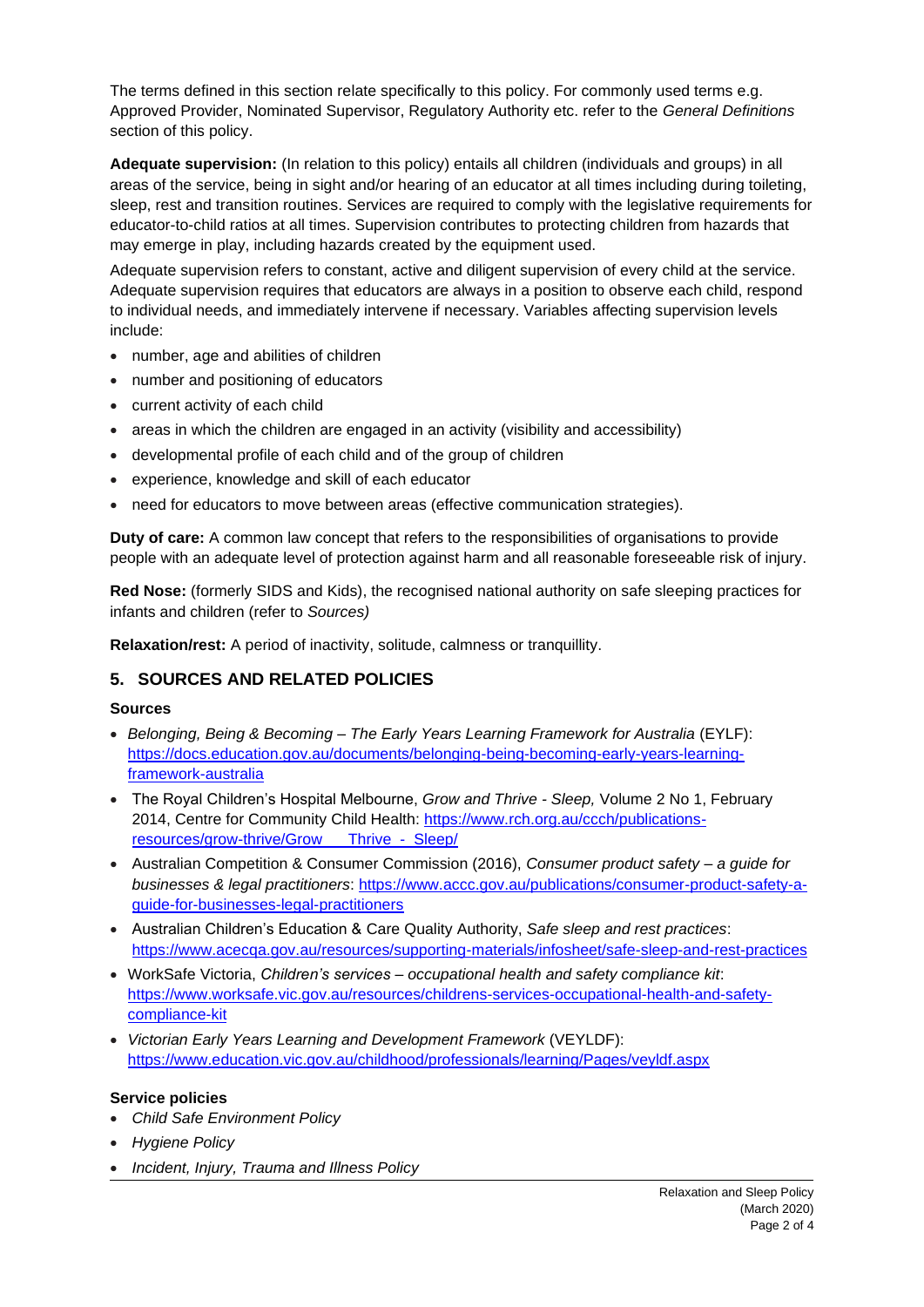- *Interactions with Children Policy*
- *Occupational Health and Safety Policy*
- *Supervision of Children Policy*

## **PROCEDURES**

#### **The Approved Provider is responsible for:**

- taking reasonable steps to ensure the rest and relaxation needs of children at the service are met, with regard to the age of children, developmental stages and individual needs (Regulation 81(1))
- ensuring parents/guardians are consulted about appropriate rest and relaxation practices for their child
- protecting children from hazards and harm (Section 167)
- ensuring adequate supervision of children at the service at all times, including during rest and relaxation
- ensuring that rooms used for rest and relaxation are well ventilated

#### **The Nominated Supervisor is responsible for:**

- taking reasonable steps to ensure the /rest and relaxation needs of children at the service are met with regard to the age of children, developmental stages and individual needs (Regulation 81(2))
- ensuring the educational program provides opportunities for each child to rest, relax or engage in appropriate quiet play activities, as required
- protecting children from hazards and harm (Section 167)
- removing any hazards identified in the child's resting or relaxing environment and informing the Approved Provider, as soon as is practicable
- ensuring adequate supervision of children at the service at all times, including during rest and relaxation

#### **Educators and other staff are responsible for:**

- providing each child with appropriate opportunities for rest and relaxation according to their needs
- developing rest and relaxation practices that are responsive to:
	- − the individual needs of children at the service
	- − parenting beliefs, values, practices and requirements
	- − the length of time each child spends at the service
	- − circumstance or events occurring at a child's home
	- − consistency of practice between home and the service
	- − a child's general health and wellbeing
	- − the physical environment, including room temperature, lighting, airflow and noise levels
- minimising distress or discomfort for the children in their care
- ensuring that resting and relaxation practices are not used as a behaviour guidance strategy (refer to *Interactions with Children Policy*)
- providing a range of opportunities for rest and relaxation throughout the day
- removing any hazards identified in the child's resting or relaxing environment and informing the Nominated Supervisor or Approved Provider, as soon as is practicable
- ensuring that any hanging cords, mobiles, curtains and blinds are inaccessible to children who are resting or relaxing
- providing adequate supervision (refer to *Definitions*) of all children, including during rest and relaxation
- supervising children displaying symptoms of illness closely, especially when resting or relaxing (refer to *Incident, Injury, Trauma and Illness Policy*)